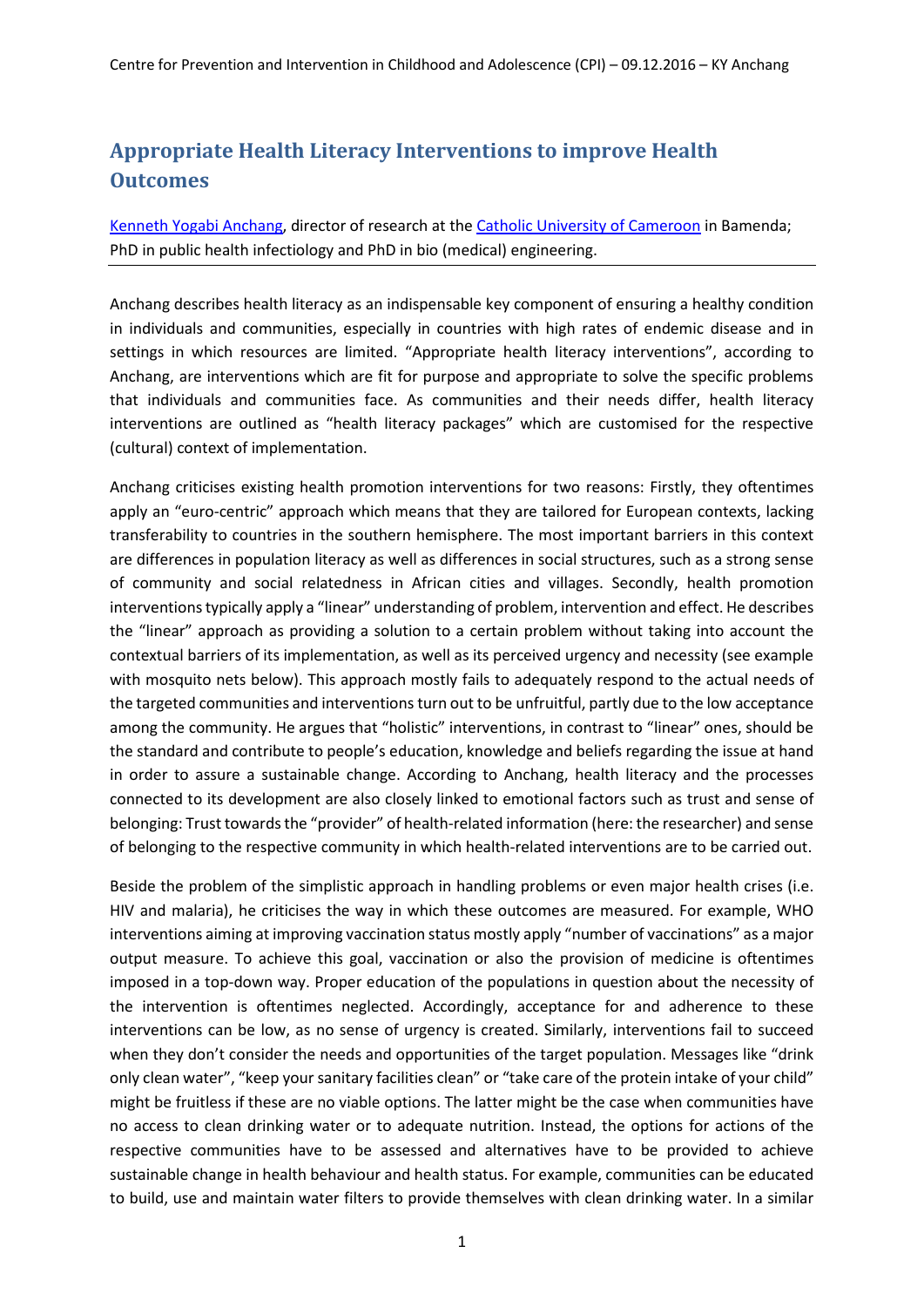vein, they might be educated to grow mushrooms or to farm fish to secure proper nutrition. Through education and empowerment, interventions should follow the target of providing people with the greatest possible number of choices, to enable sound decision-making and taking responsibility for their own health. Health literacy interventions ought to apply a bottom-up, community driven approach including interactive and participatory needs assessment and creative solution-finding.

Another example for the application of a linear – thus inefficient – approach towards health promotion are interventions aiming at malaria prevention. Malaria is regarded an "endemic", i.e. a disease "that has always been there", as it is the case for most African countries for the last 150 years. Despite the fact that vast sums of money are provided for malaria research and interventions, malaria is still highly prevalent in most parts of Africa. The most important output measure applied in the context of malaria prevention is oftentimes the number of provided bed nets. However, Anchang reports that the provision of bed nets does not meet the needs of communities in many cases. For example, there are cases in which bed nets were used for fishing or used as kites by the target population, as these purposes meet their requirements more. Furthermore, people from the local population expressed questions about the application of bed nets, like "what do I do if I'm having a meeting in the evening, do I wrap the bed nets around my legs?" or "how can I use the bed nets when farming, because there are a lot of mosquitoes, too!". Additionally, there might be other factors adverse to the health of the target population, like unsanitary conditions or a lack of provision with clean water. These factors ought to be addressed, too, to sustainably achieve better health status in the target population. As these example illustrate, needs assessment is a necessary requirement of any successful intervention, but also the educations of the target population about the urgency of the measure and the application of measures.

As a consequence, Anchang advocates for the transition from (top-down) health promotion interventions to (community-based) health literacy interventions. Following Anchang, the latter strongly focuses empowering local populations by education and provision with tools to improve their own health. Health literacy in these interventions would be embedded as facilitating people to access, process and apply health-related information themselves, allowing for sustainable change. Therefore, the provision of knowledge (i.e. health information) ought to be connected with education about options of how to apply that knowledge autonomously.

For example, Anchang approached the task of improving water quality in a community. At this point, it must be emphasised that the described African communities were mostly illiterate and uneducated. Specifically, the elders of the community argued that the local river was possessed by "the devil" or a affected by a curse, which is why children tend to go blind when bathing in that river. Anchang found that the water of the river was heavily contaminated with arsenic and mercury which explained the adverse effect on people's health. With this insight, Anchang could report to the community that the river was indeed possessed by "the devil", in the form of a "metal devil" (arsenic and mercury). The community was provided with a means of getting rid of that "devil" by filtering the water, disposing of the arsenic and mercury. A filter system was provided, built of local material (a drum filled with layers of banana stem and sand), and the community was trained in using and maintaining the filter system. Beforehand, the community was convinced of the success of the "intervention" by demonstrating that the water was now safe to drink. This intervention was deemed a success, as acceptance for the intervention was created by interactive needs assessment and by taking seriously and responding to the local population's perception and narrative of their problem. Another contributing factor in this case was the adoption of people's language used for describing the problem. Accordingly, health